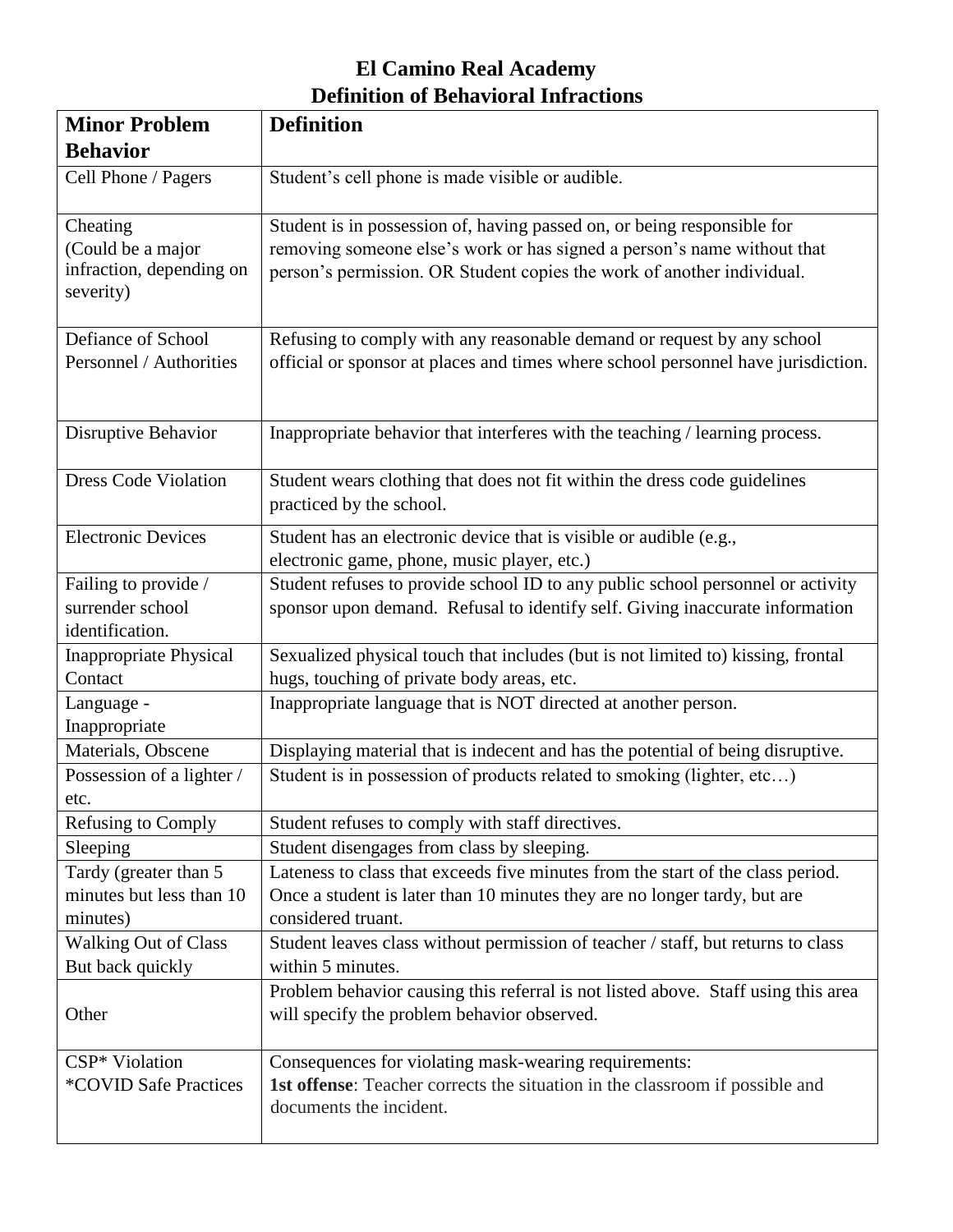| 2nd offense: Teacher corrects the situation in the classroom if possible. |
|---------------------------------------------------------------------------|
| Documents (if first and second offense occur on the same day, both can be |
| documented on the same minor incident report in EdH.), parent contact.    |
|                                                                           |

| <b>Major Problem</b>                                                              | <b>Definition</b>                                                                                                                                                                                                                                                                    |
|-----------------------------------------------------------------------------------|--------------------------------------------------------------------------------------------------------------------------------------------------------------------------------------------------------------------------------------------------------------------------------------|
| <b>Behavior</b>                                                                   |                                                                                                                                                                                                                                                                                      |
| Alcohol / Drugs                                                                   | Student is in possession of, using, selling / distributing alcohol or illegal drugs /<br>substances or imitations.                                                                                                                                                                   |
| Arson                                                                             | Maliciously, willfully and/or neglectfully starting, by any means, a fire or<br>causing an explosion on school property or at any school-related activity.                                                                                                                           |
|                                                                                   |                                                                                                                                                                                                                                                                                      |
| <b>Bomb Threat / False</b><br>Alarm                                               | Falsely and maliciously stating to another that a bomb or other explosive has<br>been placed in such a position that person(s) or property is likely to be injured<br>or destroyed.<br><b>OR</b><br>Interfering with the proper functioning of a fire alarm system or giving a false |
|                                                                                   | alarm, whether by means of a fire alarm or otherwise.                                                                                                                                                                                                                                |
| Cheating/Plagiarism<br>(could be a minor<br>infraction, depending on<br>severity) | Student is in possession of, having passed on, or being responsible for<br>removing someone else's work or has signed a persons name without that<br>person's permission. OR Student copies the work of another individual.                                                          |
| Extortion                                                                         | Using intimidation or the threat of violence to obtain money, information or<br>anything else of value from another person.                                                                                                                                                          |
| Fighting / Physical<br>Aggression                                                 | Actions involving aggressive physical contact where injury may occur (e.g.,<br>hitting, punching, hitting with an object, kicking, hair pulling, scratching,<br>etc)                                                                                                                 |
| Firearm possession                                                                | Student is in possession of a firearm on the school campus.                                                                                                                                                                                                                          |
| <b>Gang Related Activity</b>                                                      | Student initiates or participates in activities that are gang related, such as tagging<br>or throwing signs.                                                                                                                                                                         |
| Harassment<br>Bullying of student or<br>teacher (Verbal)                          | Student delivers disrespectful message (verbal, gestural or written) to another<br>person that includes intimidation, obscene gestures, pictures, or written notes.                                                                                                                  |
| Harassment/Bullying of<br>student or teacher<br>(Physical)                        | Student seeks imbalance of power by making unwanted physical contact with a<br>human target.                                                                                                                                                                                         |
| Intimidation                                                                      | Student initiates behaviors or communication that causes a fearful response or a<br>feeling of powerlessness to self-advocate.                                                                                                                                                       |
| Language - Abusive /<br>Aggressive                                                | Inappropriate verbal messages that are directed at another individual in a<br>threatening manner.                                                                                                                                                                                    |
| Paraphernalia<br>Possession                                                       | Possession and paraphernalia, such as (but not limited to) rolling paper, pipes,<br>or bongs.                                                                                                                                                                                        |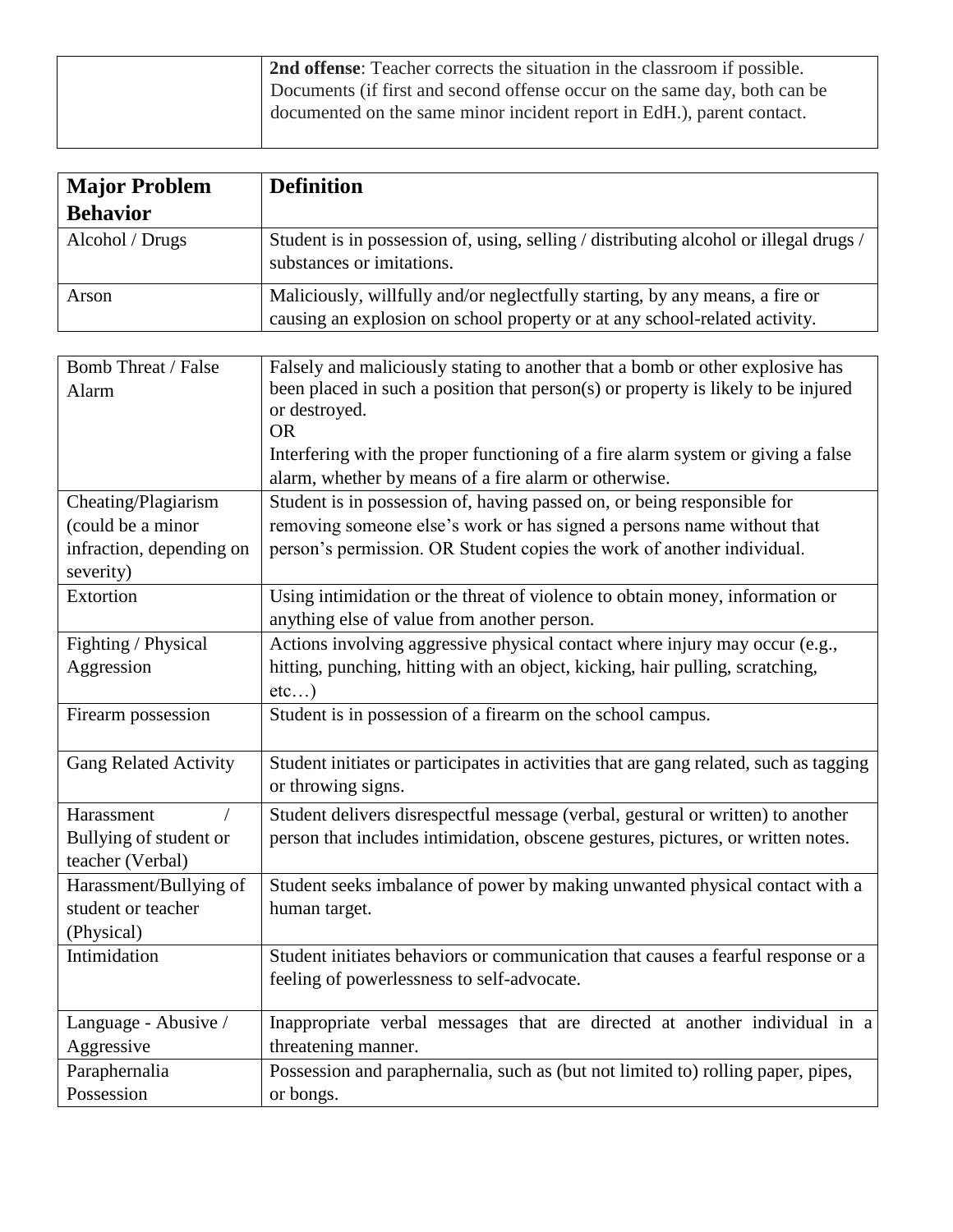| Racialized Aggression     | Racialized aggression is broadly defined as hostility/aggression toward, or          |
|---------------------------|--------------------------------------------------------------------------------------|
|                           | denigration/invalidation of, a different racial group that targets any student or    |
|                           | school personnel at ECRA.                                                            |
| <b>Sexual Harassment</b>  | Sexual harassment is a violation of federal law and ECRA Policy. Sexual              |
|                           | harassment is also illegal under State Human Rights statutes and may be              |
|                           | considered a criminal offense under state and local assault and child abuse laws.    |
|                           | Sexual harassment is a form of gender discrimination as defined in Title IX of       |
|                           | the Education Amendments of 1972. Sexual harassment includes unwelcome               |
|                           | sexual advances, requests for sexual favors, and written or verbal conduct of a      |
|                           | sexual nature. If behavior toward another student makes him or her feel              |
|                           | intimidated, uncomfortable or threatened, it may be considered sexual                |
|                           | harassment even if the harasser did not intend for his or her actions to be          |
|                           | offensive.                                                                           |
| <b>Sexual Misconduct</b>  | Sexual misconduct may include, but is not limited to, physical acts of               |
|                           | aggression, force or threat against another student of the same of opposite sex,     |
|                           | threatening to force or coerce sexual acts, including the touching of                |
|                           | private/intimate parts, and coercing, forcing or attempting to coerce or force       |
|                           | sexual intercourse. Although, sexual misconduct may be considered sexual             |
|                           | harassment, these acts should also be reported to the Bernalillo Sheriff             |
|                           | Department.                                                                          |
| <b>Skipping Class</b>     | Student fails to report to class although having been sighted on campus. Student     |
|                           | out of class without a valid excuse or later than 10 minutes to class.               |
|                           |                                                                                      |
|                           |                                                                                      |
| Smoking                   | Student is in possession of / or is using tobacco products or related                |
|                           | paraphernalia.                                                                       |
| Theft                     | Student is in possession of the property of another person without permission of     |
|                           | the owner of that property.                                                          |
| <b>Threats</b>            | Student makes statements or physical gestures toward another student or staff        |
|                           | that are interpreted as intent to cause physical harm.                               |
| Trespassing /             | Entering or being on school grounds or in a school building without                  |
| Unauthorized presence     | authorization.                                                                       |
| Truancy                   | Student absent from school without a valid excuse.                                   |
| <b>Vehicle Disruption</b> | Deliberately or inadvertently interfering with the safe operation of a vehicle       |
|                           | which is stopped or moving, behaving in a manner adversely affecting an              |
|                           | individual or any property on or near the vehicle itself, or at pickup areas.        |
| Vandalism / Property      | Student participates in an activity that results in any destruction or disfigurement |
| Damage                    | of property.                                                                         |
| Walk Out of Class         | Student leaves class without the permission of teacher / staff                       |
| <b>Weapon Possession</b>  | Possessing a weapon such as, but not limited to: a firearm, any type of gun,         |
|                           | knife, club, explosive, spiked wrist band, chains or other item that may cause, or   |
|                           | is intended to cause, injury or death. This specifically includes "look-alike"       |
|                           | guns and knives, such as toys, if the "look-alike" object is used or intended to     |
|                           | be used to intimidate, threaten, or cause fear.                                      |
| Weapon Use                | Use of any weapon or "look-alike" weapon to threaten, intimidate, injure, or kill    |
|                           | any person.                                                                          |
| <b>Chronic Minor</b>      | Student has accrued five total minor behavior write-ups. Five minors equal one       |
| Infractions               | major (Of the same or different behavior).                                           |
|                           |                                                                                      |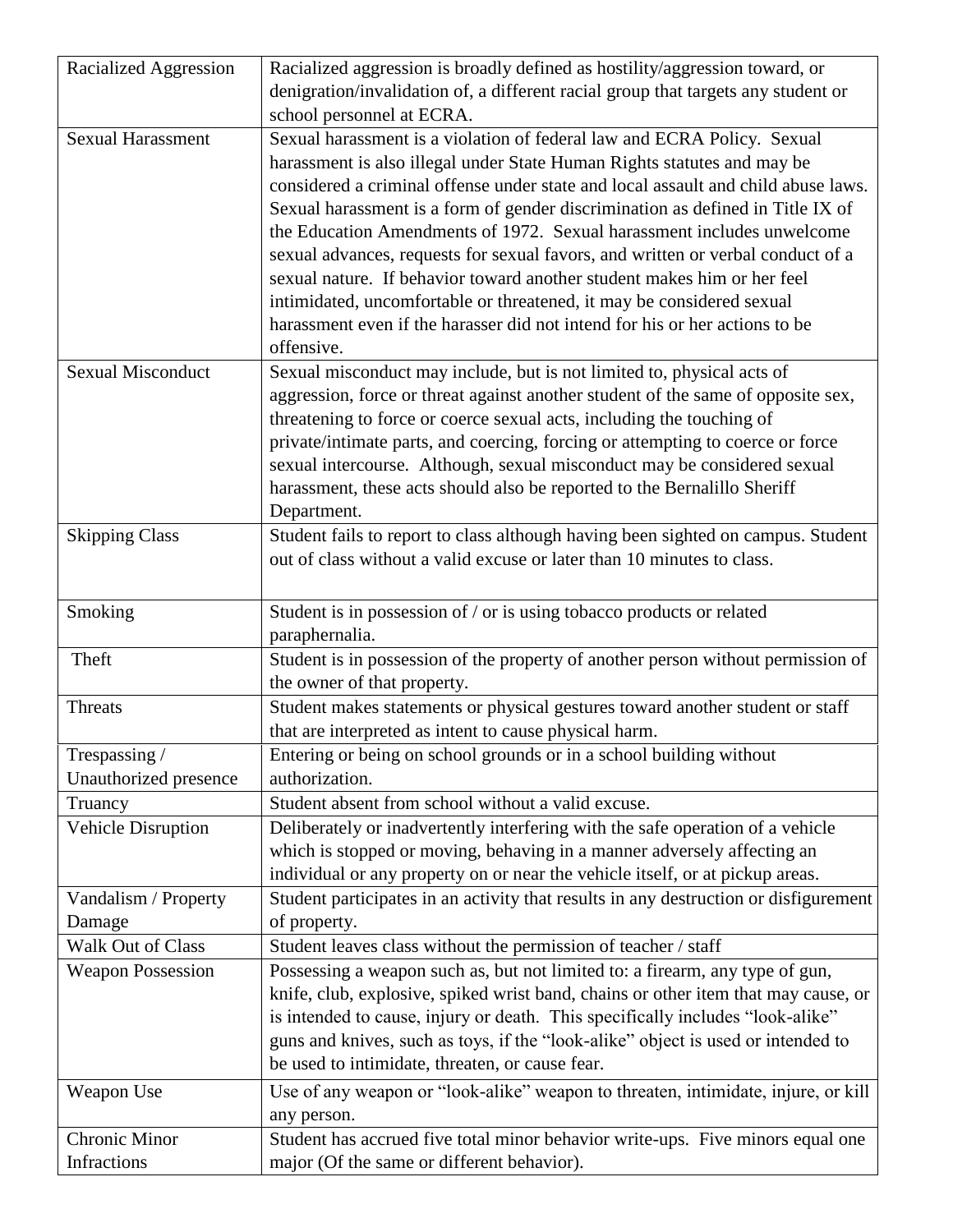| Non-compliance in ISS | Student fails to follow rules or staff requests when in ISS.                                                                                                                                                                                        |
|-----------------------|-----------------------------------------------------------------------------------------------------------------------------------------------------------------------------------------------------------------------------------------------------|
| Other                 | Problem behavior causing this referral is not listed above. Staff using this area<br>will specify the problem behavior observed.                                                                                                                    |
| <b>CSP</b> Violation  | Consequences for violating mask-wearing requirements:<br>3rd offense: Teacher corrects the situation in the classroom if possible and<br>documents. SEL instruction in the SEL room or Dean's office (5-15 min max),<br>Dean to contact the parent. |
|                       | <b>4th offense:</b> Teacher corrects the situation in the classroom if possible,<br>documents, 1 hour SEL instruction in the SEL room or Dean's office, Dean to<br>contact the parent.                                                              |
|                       | <b>5th offense:</b> Teacher corrects the situation in the classroom if possible,<br>documents, student is sent to Dean's office and then sent home for non-<br>compliance and health safety violations.                                             |
|                       | If the student has moved through the Tiers on two separate occasions, they will<br>be moved to Remote Learning for a designated period of time, up to one<br>semester.                                                                              |
|                       | If a student blatantly refuses to were their mask, it will be considered a Tier 3<br>Defiance of CSP and they will be moved to Remote Learning for a designated<br>period of time, up to one semester.                                              |

| <b>Locations</b>            | <b>Definitions</b>                                                                    |  |
|-----------------------------|---------------------------------------------------------------------------------------|--|
| Classroom                   | Any classroom or space utilized regularly as a classroom                              |  |
| <b>Outside Areas</b>        | Any of the areas between the buildings.                                               |  |
| Cafeteria                   | Cafeteria                                                                             |  |
| <b>Bathroom</b>             | Any of the restrooms                                                                  |  |
| Gym                         | Gym                                                                                   |  |
| <b>High School Building</b> | Building south of Gym. Building that houses the high school classes                   |  |
| <b>High School Building</b> | Building west of the Gym where PMU is located.                                        |  |
| Middle School Hallway       | Hallway that houses the middle school classes                                         |  |
| Elementary Building         | North end of building that houses elementary classes                                  |  |
| Admin. Building             | <b>Building housing Administration Offices</b>                                        |  |
| Loading Zone / East         | Parking Lot to the east of the admin. building / Area utilized for loading /          |  |
| Parking Lot                 | unloading                                                                             |  |
| Special Event / assembly    | Infrequent activities that occur in and/or out of school.                             |  |
| / field trip                |                                                                                       |  |
|                             | Location for referral occurs in a location that is not listed above. Staff using this |  |
| Other                       | area must specify the location for the problem.                                       |  |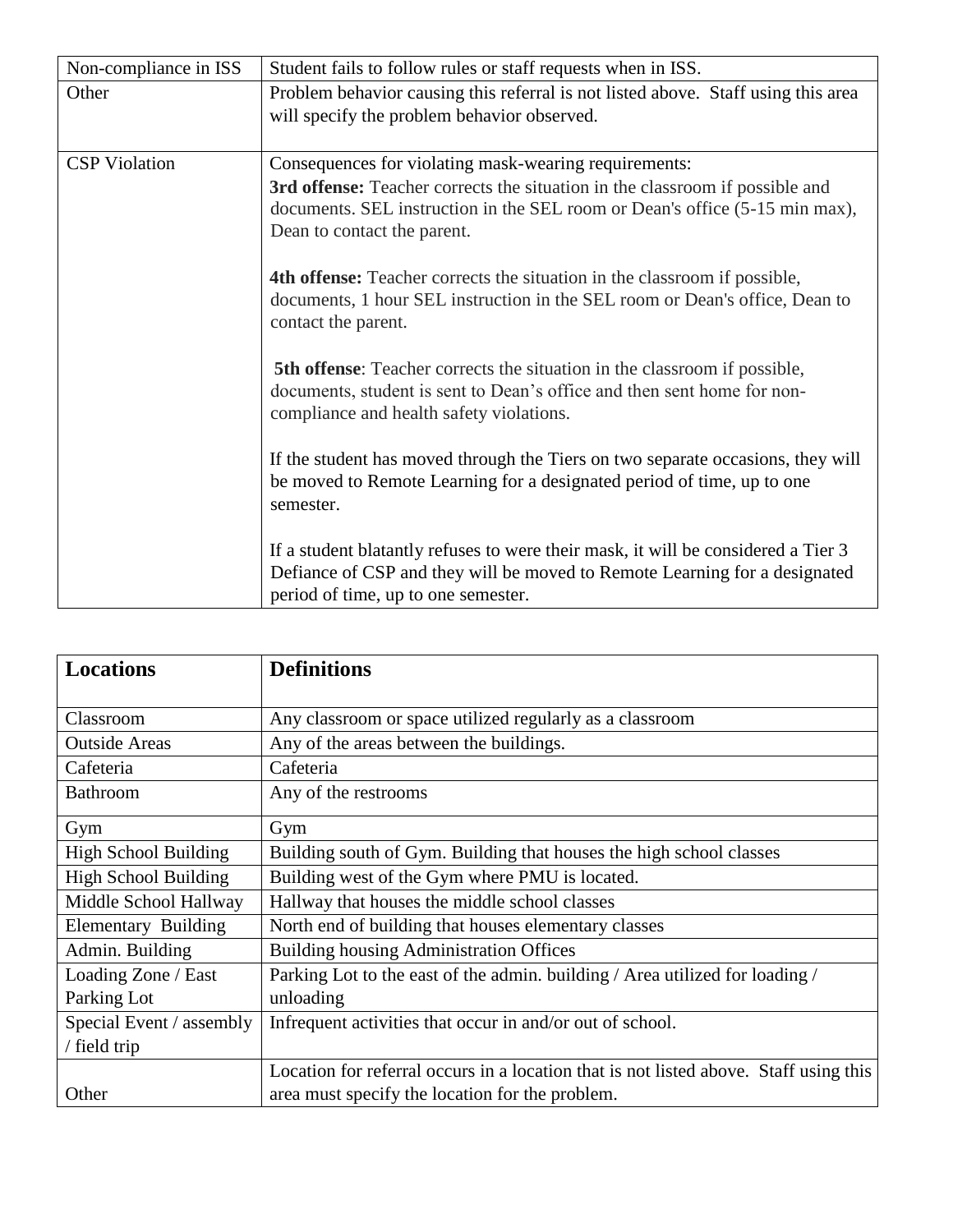| <b>Possible</b>                  | <b>Definition</b>                                                                |
|----------------------------------|----------------------------------------------------------------------------------|
| <b>Motivations</b>               |                                                                                  |
| Avoid Adult                      | Student engages in problem behavior to get away from adult(s)                    |
| Avoid Peer(s)                    | Student engages in problem behavior(s) to get away from / escape peer(s)         |
| <b>Avoid Tasks / Activities</b>  | Student engages in problem behavior(s) to get away / escape from tasks and/or    |
|                                  | activities                                                                       |
| Inability / Difficulty with      | Student engages in problem behavior(s) to mask their inability to perform the    |
| reading or skills needed         | required task or in response to frustration from not being able to comprehend /  |
| to complete task                 | perform task.                                                                    |
| <b>Obtain Adult Attention</b>    | Student engages in problem behavior(s) to gain adult(s) attention                |
| <b>Obtain Items / Activities</b> | Student engages in problem behavior(s) to gain items and /or activities          |
| <b>Obtain Peer Attention</b>     | Student engages in problem behavior(s) to gain peer(s) attention.                |
| Other                            | Possible motivation for referral is not listed above. Staff using this area will |
|                                  | specify the possible motivation for this student's problem behavior.             |

| <b>Others Involved</b> | <b>Definition</b>                                            |
|------------------------|--------------------------------------------------------------|
| None                   | Student engaged in problem behavior incident alone           |
| Peers                  | Student engaged in problem behavior incident with peer(s)    |
| <b>Staff</b>           | Student engaged in problem behavior incident with staff      |
| Substitute             | Student engaged in problem behavior incident with substitute |
| Teacher                | Student engaged in problem behavior incident with teacher    |
| Unknown                | It is unclear if any others were involved in incident        |

| <b>Classroom</b>            | <b>Definition</b>                                                                    |
|-----------------------------|--------------------------------------------------------------------------------------|
| <b>Interventions</b>        |                                                                                      |
| Verbal Warning              | Teacher / Staff offers s verbal warning that behavior in unacceptable                |
| Non-Verbal cue to           | Teacher / Staff offers non-verbal cue to student to make them aware that             |
| correct behavior            | behavior is unacceptable                                                             |
| Conference with student     | Teacher / Staff pulls student aside within classroom on in hall to discuss           |
|                             | behavior                                                                             |
| Last to leave room          | At end of period, student remains in class after peers have been excused             |
| Proximity Control / Seat    | Teacher / Staff directs student to change seats or location in order to diffuse      |
| Change                      | inappropriate behavior                                                               |
| <b>Parent Contact</b>       | Teacher contacts student's parents (preferably with student present) to inform       |
|                             | them of student's inappropriate behavior                                             |
| Time Out in Classroom       | Student is removed from class activity for a short period                            |
| Write Apology / Write       | Student is directed to write an apology note or reflective writing about the         |
| Essay about incident        | incident                                                                             |
| Detention (with teacher)    | Teacher requires the student to come to class detention with the teacher.            |
| <b>Public Service</b>       | Student (-s) complete an assignment to reflect on consequences, severity, and        |
| Announcement                | impact of their actions to be presented to a class or grade level to prevent further |
|                             | infractions.                                                                         |
| Loss of Privilege           | Student loses privileges such as ability to utilize Tiger Reward Store or attend     |
|                             | PBS events.                                                                          |
| <b>Think Sheet/Decision</b> | Student completes reflective exercise to evaluate their decision.                    |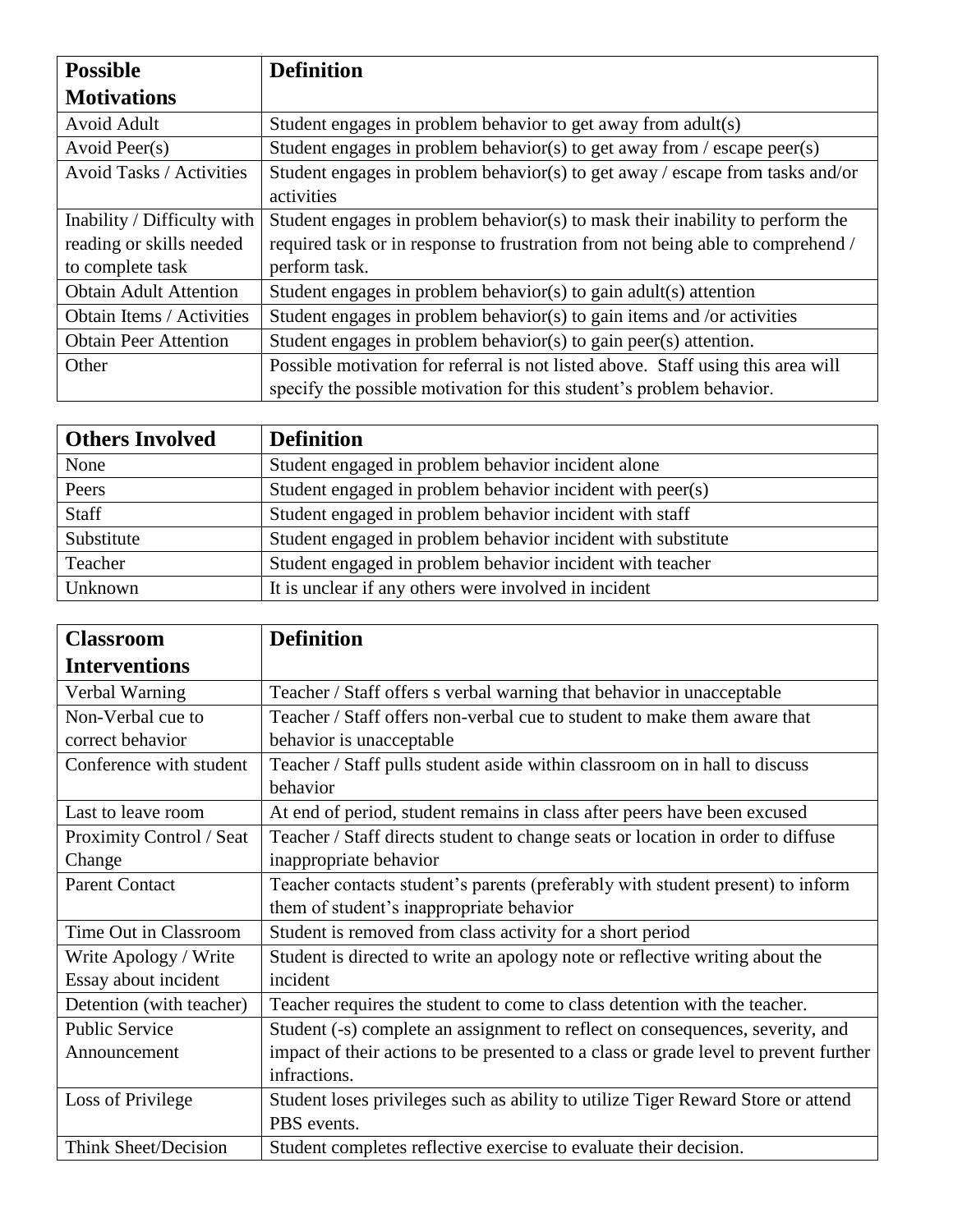| <b>Lunch Detention</b>      | Student loses social privilege during lunch-time/recess while eating lunch in the |  |
|-----------------------------|-----------------------------------------------------------------------------------|--|
|                             | classroom or office                                                               |  |
| Role Play                   | A situation is reproduced to allow the student to interactively re-evaluate their |  |
|                             | actions, reflecting on what should have taken place to prevent further action     |  |
| <b>Natural Consequences</b> | A consequence that is delivered or owned as a common/natural response to an       |  |
|                             | action/reaction                                                                   |  |
|                             | (ex: make a mess, clean the mess, break it fix it)                                |  |
| <b>Correct Situation</b>    | Action taken by staff to correct the behavior issue                               |  |
| Other                       | Consequence for referral results in consequence that is not listed above. Staff   |  |
|                             | using this area will specify the action taken                                     |  |

| <b>Administrative</b>                                 | <b>Definition</b>                                                                                                             |
|-------------------------------------------------------|-------------------------------------------------------------------------------------------------------------------------------|
| <b>Interventions</b>                                  |                                                                                                                               |
| <b>Parent Contact</b>                                 | Consequence for referral results in parent communication by phone,<br>email, letter, or person to person about the problem    |
| P.M. and A.M. Detention                               | Student loses social privilege before or after school.                                                                        |
| <b>Lunch Detention</b>                                | Student loses social privilege during lunch-time/recess while eating<br>lunch in the classroom or office                      |
| Loss of Privilege                                     | Consequence for referral results in student being unable to participate<br>in some type of privilege.                         |
| <b>Conference With Student</b>                        | Consequence for referral results in student meeting with administrator,<br>teacher, and / or parent (in any combination)      |
| <b>Community Service</b>                              | Consequence for referral results in student participating in supervised<br>community service activities on the school grounds |
| Student /<br>Parent/Teacher/Administration<br>Meeting | All parties meet to confront and contract behavior disrupting the learning<br>process                                         |
| Contact J.P.O.                                        | Consequence for referral results in contact with the student's Juvenile<br>Probation Officer (if applicable)                  |
| Contact Social Worker / Case<br>Manager               | Consequence for referral results in contact with the student's out-of<br>school Social Worker or Case Manager (if applicable) |
| Out of School Suspension                              | Consequence for referral results in a set period of time when student is<br>not allowed on campus                             |
| <b>Contact Law-Enforcement</b>                        | Consequence for referral results in contact with Law Enforcement to<br>report incident                                        |
| In School Suspension                                  | Consequence for referral results in student attending the ISS for a set<br>amount of time (1 class period to 3 full days)     |
| <b>Packet Work/Character Counts</b><br>Assignment     | Student must complete packet work that addresses target behavior(s)                                                           |
| Mediation                                             | Students meet to address concerns to develop plan to prevent further<br>actions                                               |
| <b>Behavior Contract</b>                              | Student/Parent/Administrator/Teacher set behavior goals with<br>consequences and rewards to monitor progress over time.       |